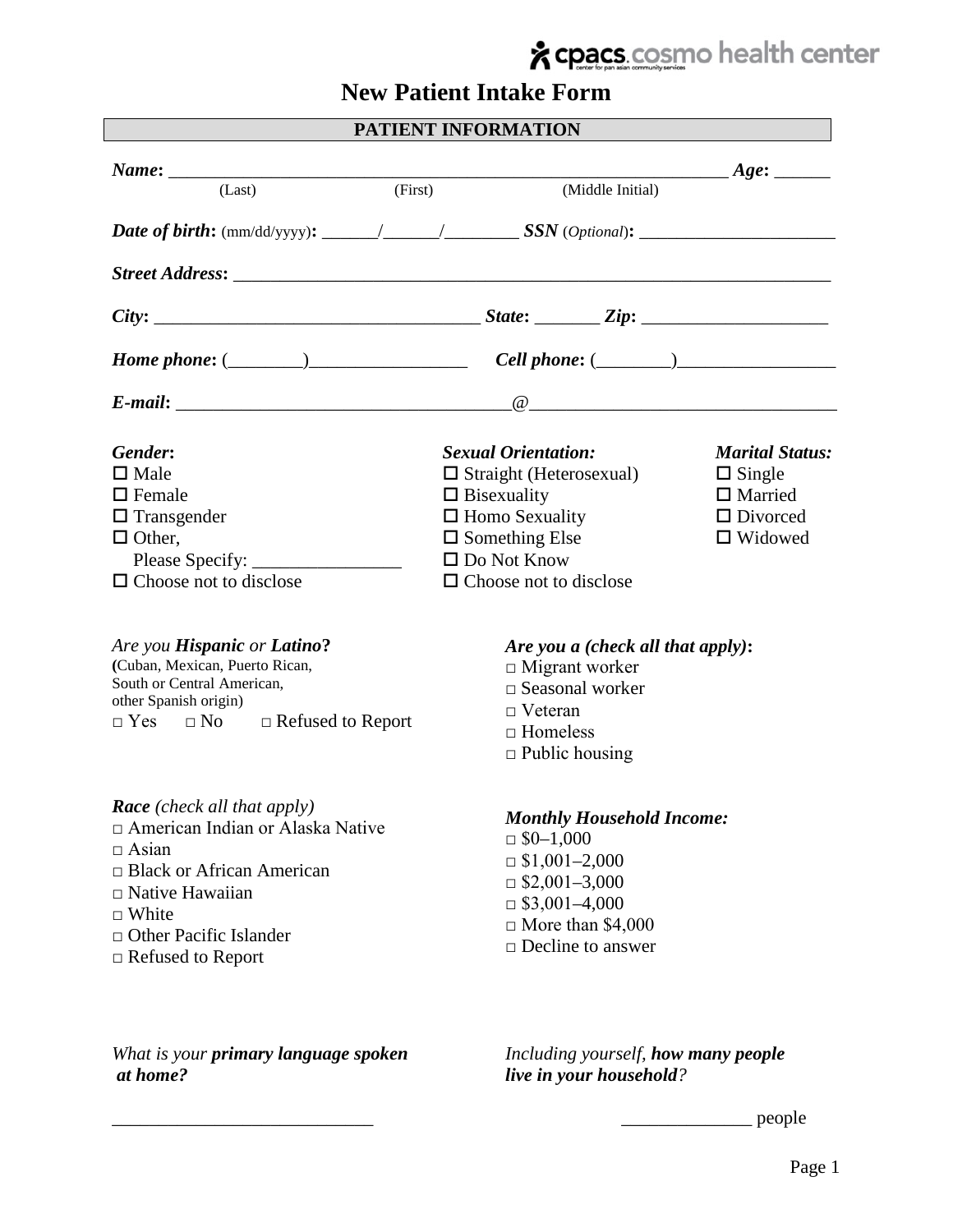## & cpacs.cosmo health center

|                                                    | PREFERRED PHARMACY                                                                                                                                                                                                                                                                                                                                                  |             |                     |  |
|----------------------------------------------------|---------------------------------------------------------------------------------------------------------------------------------------------------------------------------------------------------------------------------------------------------------------------------------------------------------------------------------------------------------------------|-------------|---------------------|--|
|                                                    |                                                                                                                                                                                                                                                                                                                                                                     |             |                     |  |
|                                                    |                                                                                                                                                                                                                                                                                                                                                                     |             |                     |  |
|                                                    | <b>EMERGENCY CONTACT EMERGENCY</b>                                                                                                                                                                                                                                                                                                                                  |             |                     |  |
|                                                    | Name: 2008. 2008. 2010. 2010. 2010. 2010. 2010. 2010. 2010. 2010. 2010. 2010. 2010. 2010. 2010. 2010. 2010. 20                                                                                                                                                                                                                                                      |             |                     |  |
| (Last)                                             | (First)                                                                                                                                                                                                                                                                                                                                                             |             |                     |  |
|                                                    | Phone: $(\_\_)$                                                                                                                                                                                                                                                                                                                                                     |             |                     |  |
|                                                    | Please check all that apply: $\square$ Parent/guardian of patient $\square$ Disclose patient health                                                                                                                                                                                                                                                                 | information |                     |  |
|                                                    | ADDITIONAL CONTACT(S)                                                                                                                                                                                                                                                                                                                                               |             |                     |  |
|                                                    |                                                                                                                                                                                                                                                                                                                                                                     |             |                     |  |
| (Last)                                             | (First)                                                                                                                                                                                                                                                                                                                                                             |             |                     |  |
|                                                    |                                                                                                                                                                                                                                                                                                                                                                     |             |                     |  |
|                                                    | Please check all that apply: $\square$ Parent/guardian of patient $\square$ Disclose patient health                                                                                                                                                                                                                                                                 |             |                     |  |
|                                                    |                                                                                                                                                                                                                                                                                                                                                                     |             |                     |  |
| (Last)                                             | (First)                                                                                                                                                                                                                                                                                                                                                             |             |                     |  |
|                                                    |                                                                                                                                                                                                                                                                                                                                                                     |             |                     |  |
|                                                    | Please check all that apply: $\square$ Parent/guardian of patient $\square$ Disclose patient health                                                                                                                                                                                                                                                                 | information |                     |  |
|                                                    | <b>INSURANCE INFORMATION</b>                                                                                                                                                                                                                                                                                                                                        |             |                     |  |
| <b>Do you have insurance?</b> $\Box$ Yes $\Box$ No |                                                                                                                                                                                                                                                                                                                                                                     |             | Type: $\square$ EPO |  |
|                                                    |                                                                                                                                                                                                                                                                                                                                                                     |             | $\Box$ HMO          |  |
|                                                    |                                                                                                                                                                                                                                                                                                                                                                     |             | $\Box$ PPO          |  |
|                                                    |                                                                                                                                                                                                                                                                                                                                                                     |             | $\Box$ POS          |  |
|                                                    |                                                                                                                                                                                                                                                                                                                                                                     |             | $\Box$ DMO          |  |
|                                                    | Phone: $(\_\_)$                                                                                                                                                                                                                                                                                                                                                     |             | $\Box$ Other        |  |
|                                                    |                                                                                                                                                                                                                                                                                                                                                                     | Type:       | $\Box$ EPO          |  |
| (If applicable)                                    |                                                                                                                                                                                                                                                                                                                                                                     |             | $\Box$ HMO          |  |
|                                                    |                                                                                                                                                                                                                                                                                                                                                                     |             | $\Box$ PPO          |  |
|                                                    |                                                                                                                                                                                                                                                                                                                                                                     |             | $\Box$ POS          |  |
|                                                    |                                                                                                                                                                                                                                                                                                                                                                     |             | $\Box$ DMO          |  |
| Phone:                                             | $\begin{picture}(20,10) \put(0,0){\vector(1,0){100}} \put(15,0){\vector(1,0){100}} \put(15,0){\vector(1,0){100}} \put(15,0){\vector(1,0){100}} \put(15,0){\vector(1,0){100}} \put(15,0){\vector(1,0){100}} \put(15,0){\vector(1,0){100}} \put(15,0){\vector(1,0){100}} \put(15,0){\vector(1,0){100}} \put(15,0){\vector(1,0){100}} \put(15,0){\vector(1,0){100}} \$ |             | $\Box$ Other        |  |

Г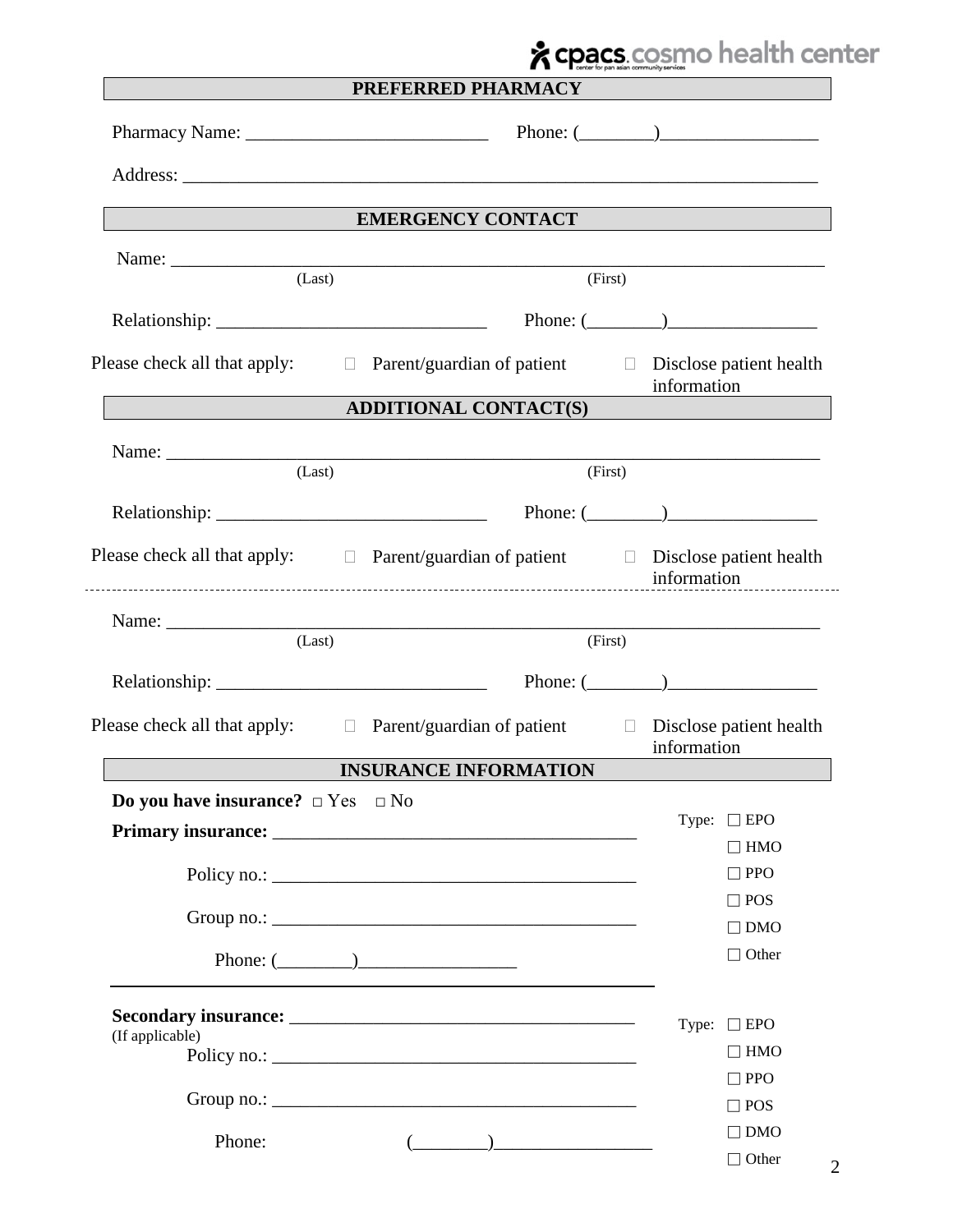### **ASSIGNMENT OF BENEFITS**

I hereby assign all medical and surgical benefits, including major medical benefits to which I entitled such as Medicare, private insurance, and any other health plan, to CPACS Cosmo Health Center/Dental Clinic. This assignment will remain in effect until revoked by me in writing. A photocopy of this assignment is to be considered as the original.

I understand that I am financially responsible for all charges whether or not paid by insurance. I hereby authorize the assignee to release all information necessary to secure payment.

#### **PATIENT CONSENT FOR USE AND DISCLOSURE OF PROTECTED HEALTH INFORMATION (PHI)**

I hereby give my consent for CPACS Cosmo Health Center (Cosmo) to use and disclose protected health information (PHI) about me to carry out treatment, payment, and healthcare operations (TPO). (CPACS Cosmo Health Center Notice of Privacy Practices provides a more complete description of such uses and disclosures).

I have the right to review the Notice of Privacy Practices prior to signing this consent. Cosmo reserves the right to revise its Notice of Privacy Practices prior to signing this consent. Cosmo reserves the right to revise its Notice of Privacy practices at any time. A revised Notice of Privacy Practices may be obtained by a written request to:

Administrative Office

**Center for Pan Asian Community Services** 3150 Shallowford Rd NE Atlanta, GA 30341

**CPACS Cosmo Health Center**  6185 Buford Hwy Building A1&G Norcross, GA 30071

Service Site

With this consent, Cosmo may call my home or alternate location and leave a message in reference to any items that assist the health center in carrying out TPO, such as appointment reminders, insurance items, and any calls pertaining to my clinical care, including laboratory results among others. With this consent, Cosmo may mail to my home or other alternate locations any items that assist the practice in carrying out TPO, such as letters and patient statements.

With this consent, Cosmo may send mails to my home or other alternative locations utilizing *eClinicalWorks,* our electronic medical records system which assists the practice in carrying out TPO.

I understand that my PHI is protected under the federal regulations governing the Health Insurance Portability and Accountability Act of 1996 (HIPAA), 45 CFR Parts 160 and 164; as well as under 42 CFR Part 2; and cannot be disclosed without my written consent unless otherwise provided for in federal regulations.

I have the right to request that Cosmo restrict how it uses or disclose my PHI to carry out TPO. However, the health center is not required to agree to my requested restrictions, but if it does, it is bound by this agreement.

By signing this form, I am consenting Cosmo to use and disclose my PHI to carry out TPO. I may revoke my consent in writing except to the extent that the practice has already made disclosures in reliance upon my prior consent. If I do not sign this consent, or later revoke it, Cosmo may decline to provide treatment to me.

I understand that I can receive Title X Family Planning services confidentially and voluntarily regardless of my ability to pay.

\_\_\_\_\_\_\_\_\_\_\_\_\_\_\_\_\_\_\_\_\_\_\_\_\_\_\_\_\_\_\_\_\_\_\_\_\_\_\_ \_\_\_\_\_\_\_\_\_\_\_\_\_\_\_\_\_\_\_\_\_\_\_\_

Restrictions on disclosure (OPTIONAL):

Signature of Patient or Legal Guardian Date

Print Name of Patient or Legal Guardian

\_\_\_\_\_\_\_\_\_\_\_\_\_\_\_\_\_\_\_\_\_\_\_\_\_\_\_\_\_\_\_\_\_\_\_\_\_\_\_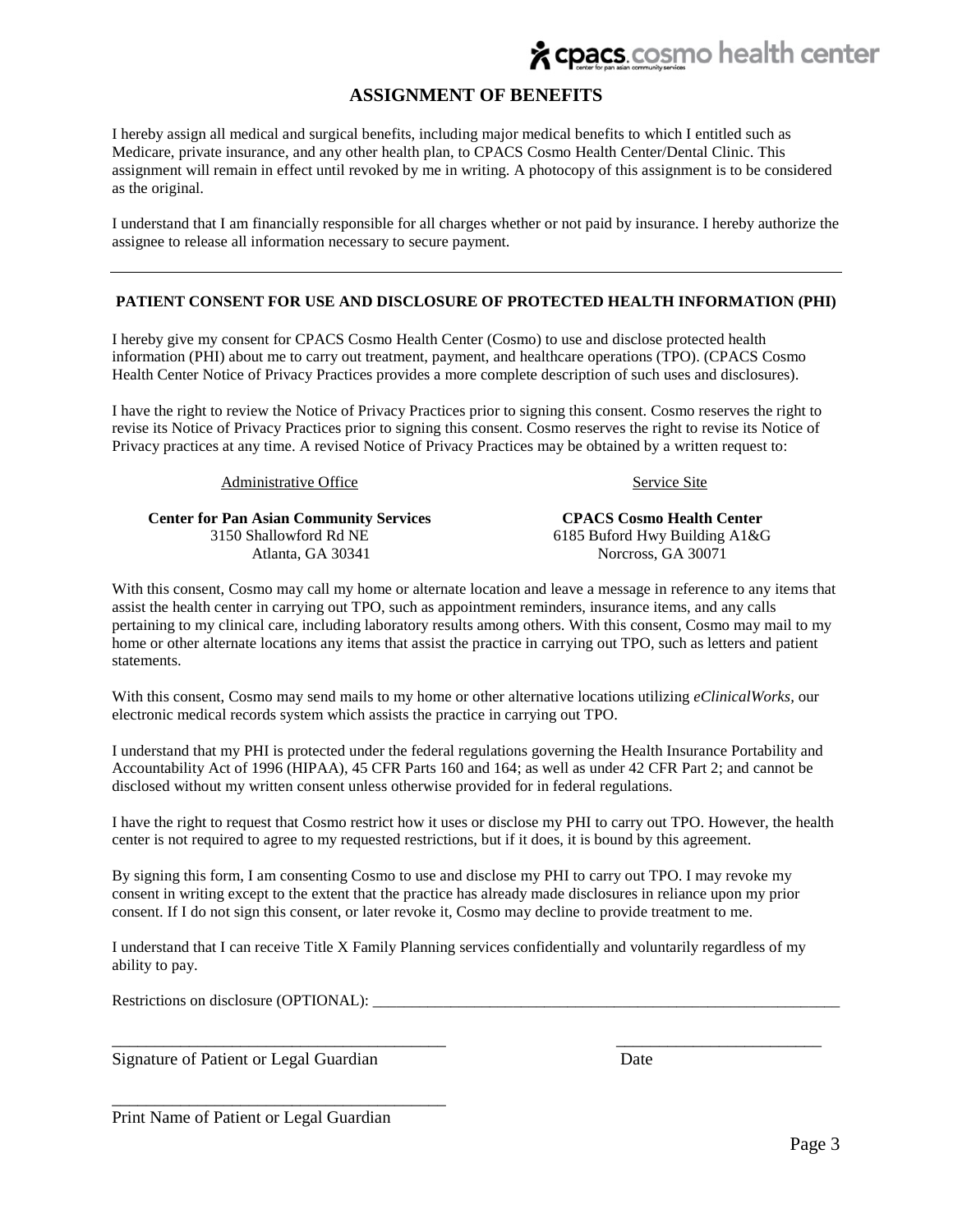#### **Prescription History & ePrescribing Consent Form**

ePrescribing is way for doctors to send electronically an accurate, error free, and understandable prescription from the doctor's office to the pharmacy. The ePrescribe Program also includes:

- **Formulary and benefit transactions** Gives the health care provider information about which drugs are covered by your drug benefit plan.
- **Fill status notification**  Allows the health care provider to receive an electronic notice from the pharmacy telling them if your prescription has been picked up, not picked up, or partially filled.
- **Medication history transactions** Provides the health care provider with information about your current and past prescriptions. This allows health care providers to be better informed about potential medication issues and to use that information to improve safety and quality. Medication history data can indicate: compliance with prescribed regimens; therapeutic interventions; drug-drug and drug-allergy interactions; adverse drug reactions; and duplicative therapy.

The medication history information would include medications prescribed by your health care provider at CPACS Cosmo Health Center as well as other health care providers involved in your care and may include sensitive information including, but not limited to, medications related to mental health conditions, venereal diseases/sexually transmitted diseases, abortion(s), rape/sexual assault, substance (drug and alcohol) abuse, genetic diseases, and HIV/AIDS. *As part of this Consent Form, you specifically consent to the release of this and other sensitive health information***.**

#### **ePrescribe Program Consent**

By signing this consent form you are agreeing that your provider at CPACS Cosmo Health Center may request and use your prescription medication history from other healthcare providers and/or third party pharmacy benefit payors for treatment purposes.

You may decide not to sign this form. Your choice will not affect your ability to get medical care, payment for your medical care, or your medical care benefits. Your choice to give or to deny consent may not be the basis for denial of health services. You also have a right to receive a copy of this form after you have signed it.

This consent form will remain in effect until the day you revoke your consent. You may revoke this consent at any time in writing but if you do, it will not have an effect on any actions taken prior to receiving the revocation.

Understanding all of the above, I hereby provide informed consent to CPACS Cosmo Health Center to enroll me in this ePrescribe Program. I have had the chance to ask questions and all of my questions have been answered to my satisfaction.

Print Patient Name Patient DOB

Signature of patient or guardian Today's Date

Relationship to Patient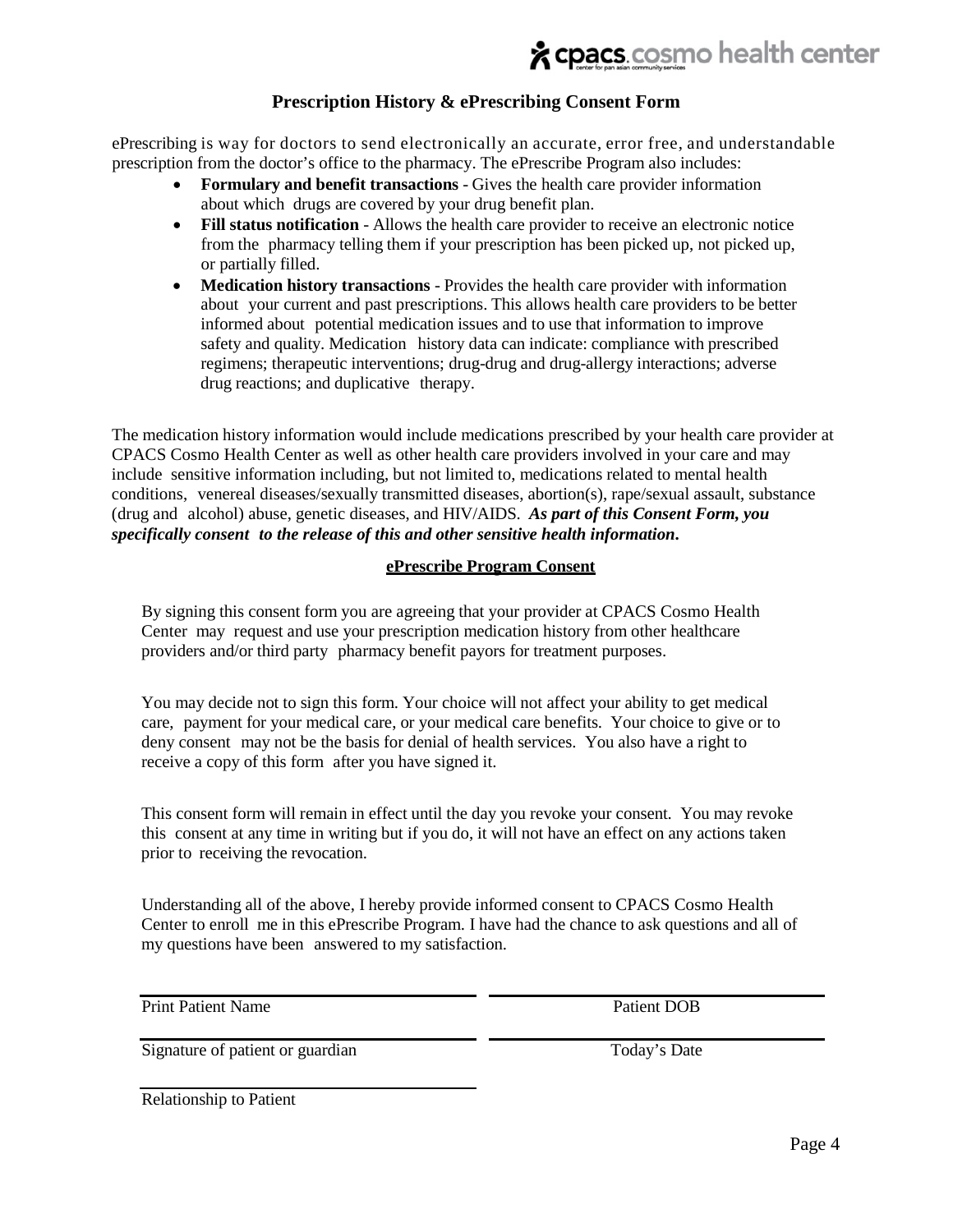### **AUTHORIZATION TO DISCLOSE HEALTH INFORMATION**

| I hereby authorize:                                                                       |                                                                                                |
|-------------------------------------------------------------------------------------------|------------------------------------------------------------------------------------------------|
|                                                                                           | To release copies of medical records compiled during office visits and/or hospital admissions. |
|                                                                                           |                                                                                                |
| Release medical records to: CPACS Cosmo Health Center:                                    |                                                                                                |
| Medical: 6185 Buford Hwy, Bldg G<br>Norcross, GA 30071<br>P)770-446-0929 Fax)770-446-6977 | Dental: 6185 Buford Hwy, Bldg A1<br>Norcross, GA 30071<br>P) 770-674-7980 Fax) 470-545-2277    |
| The type and amount of information to be used or disclosed is as follows:                 |                                                                                                |
| Problem list<br>Medication list                                                           | Laboratory results<br>$\mathbf{L}$                                                             |
| List of allergies<br>Immunization records                                                 | X-Ray and imaging reports<br>$\perp$<br>Consultation reports<br>$\perp$<br>Entire record       |

 $\Box$  Most recent history and physicals  $\Box$  Other:

I understand that the information in my health record may include information relating to sexually transmitted disease, acquired immunodeficiency syndrome (AIDS), or human immunodeficiency virus (HIV). It may also include information about behavioral health or mental health services and treatment for alcohol and drug abuse. I understand that my health information is protected under the federal regulations governing the Confidentiality of Substance Use Disorder Patient Records, 42 CFR Part 2; and that re-disclosure is prohibited under the Health Insurance Portability and Accountability Act of 1996 (HIPAA) 45 CFR Parts 160 and 164 and cannot be disclosed without my written consent unless otherwise provided for in the regulations. The information used or disclosed pursuant to this authorization may be subject to re-disclosure by the recipient and no longer will be protected by the HIPAA Privacy Law.

I understand that I have the right to revoke this authorization at any time. I understand that if I revoke this authorization I must do so in writing and present my written revocation to the health information management department. I understand the revocation will not apply to information that has already been released in response to this authorization. I understand that the revocation will not apply to my insurance company when the law provides my insurer with the right to contest a claim under my policy. Unless otherwise revoked, this authorization will expire at the end of the pending of my claim or lawsuit.

I understand that authorizing the disclosure of this health information is voluntary; I can refuse to sign this authorization. I need not sign this form in order to assure treatment. I understand I may inspect or copy the information to be used or disclosed, as provided in CFR 164.524. I understand any disclosure of information carries with it the potential for an unauthorized re-disclosure and the information may not be protected by federal confidentiality rules.

\_\_\_\_\_\_\_\_\_\_\_\_\_\_\_\_\_\_\_\_\_\_\_\_\_\_\_\_\_\_\_\_\_\_\_\_\_\_\_\_\_\_\_\_\_\_\_ \_\_\_\_\_\_\_\_\_\_\_\_\_\_\_\_\_\_\_\_\_\_\_\_\_\_\_

 $\Box$  Most recent discharge summary

& cpacs.cosmo health center